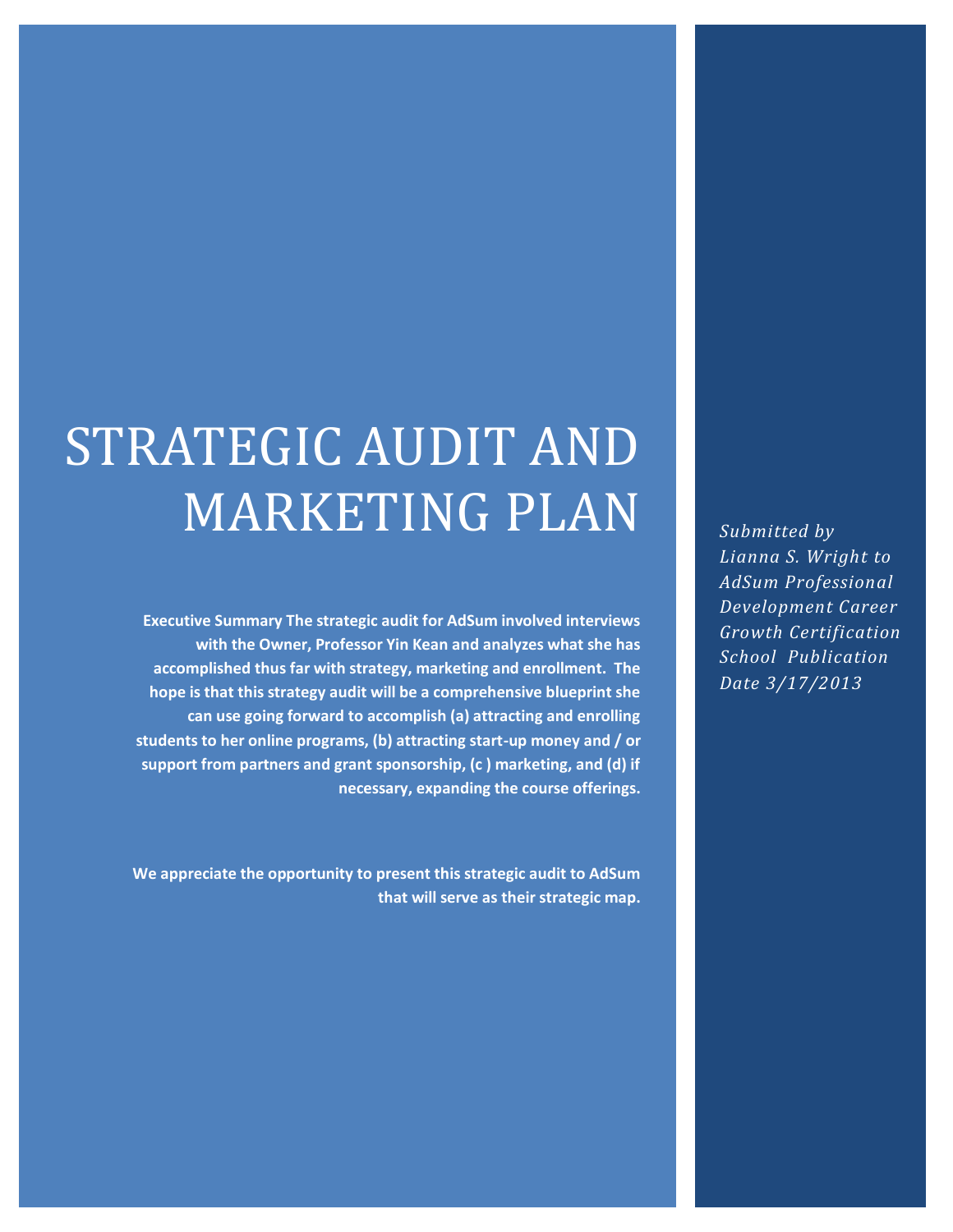#### **Company Profile**

**AdSum is a for-profit start-up professional development online school offering healthcare skills, training, and certification. It was started in 2010 and is owned by Professor Yin Kean. According to Professor Kean, it is a professional development career growth certification school. It wholly resides online and has no on-campus presence. Last year the school was certified by the Illinois Board of Higher Education. The owner started the school with the purpose of training students in the allied health field and international students wishing to learn English (ESL-English as a second language). At the end of training the students test and receive certification.**

#### **Industry Environment**

In 2004, nearly half of all high school students and about one-third of college students were involved in vocational programs as a major part of their studies (Silverberg, 2004). Perhaps as many as 40 million adults—one in four—engage in short-term, postsecondary occupational training. The advantages of attending a vocational school are stated in the key findings of the National Assessment of Vocational Education (Silverberg, 2004).

- Vocational education has important short- and medium-run earning benefits for most students at both the secondary and postsecondary levels, and these benefits extend to those who are economically disadvantaged.
- Over the last decade of academic reforms, secondary students who participate in vocational programs have increased their academic course taking and achievement, making them better prepared for both college and careers than were their peers in the past. In fact, students who take both a strong academic curriculum and a vocational program of study—still only 13 percent of high school graduates—may have better outcomes than those who pursue one or the other.

The report further states,

While positive change is certainly happening at the high school level, secondary vocational education itself is not likely to be a widely effective strategy for improving academic achievement or college attendance without substantial modifications to policy, curriculum, and teacher training". (Silverberg, 2004)

The overall conclusion of the report is that vocational training and education gives a boost to a student's furtherance of continuing education.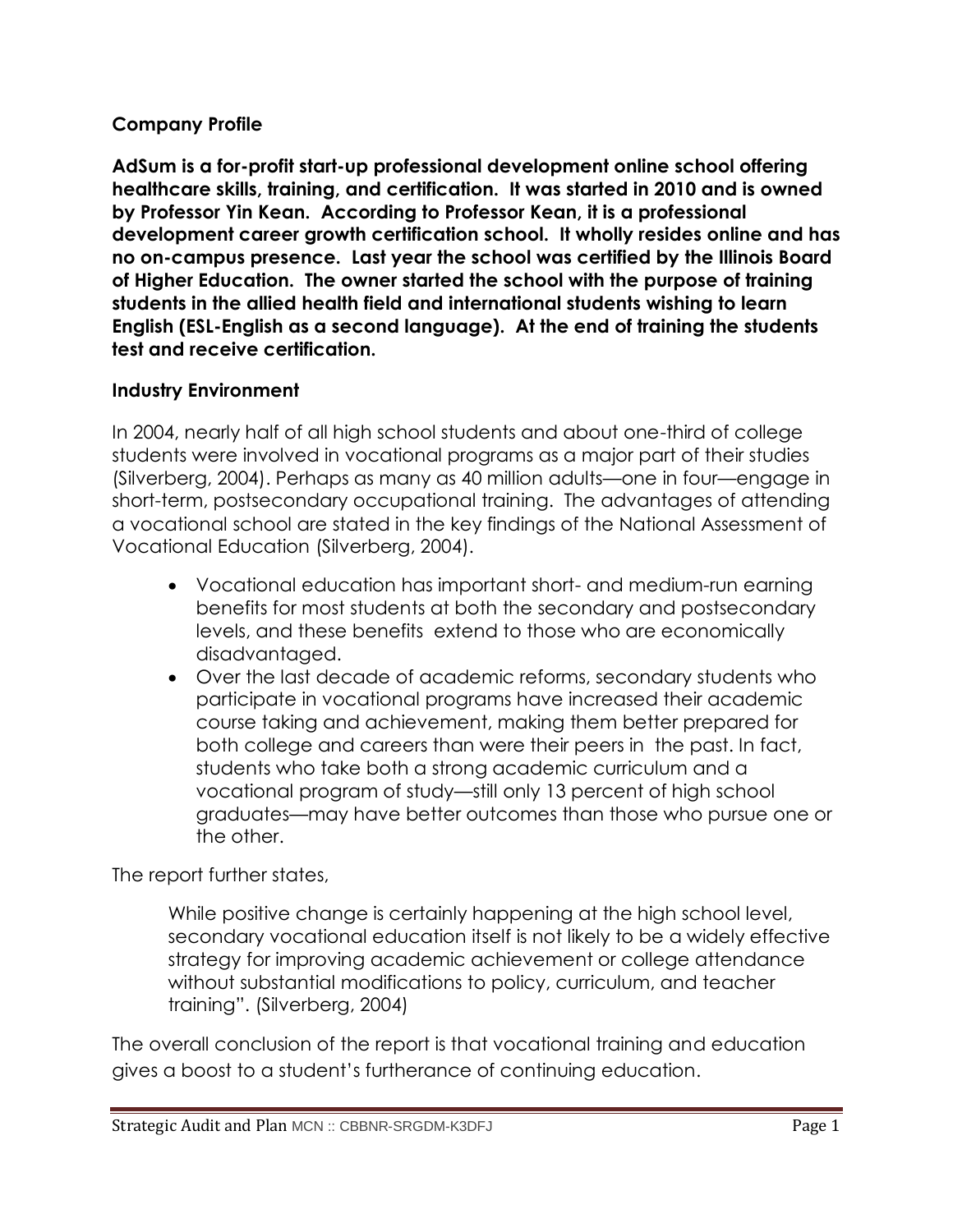The author of *The Gatekeepers* (Gray, 1997) found that only two of three college students can find employment related to their field of study; of college students who graduate with a professional credential, such as teaching, only one in two will find related employment; professional occupations make up only 20 percent of all jobs and the remaining 80 percent are vocational; the fastest-growing segment of the high-skill, high-wage technical jobs only require an associate's degree or certificate from a vocational school.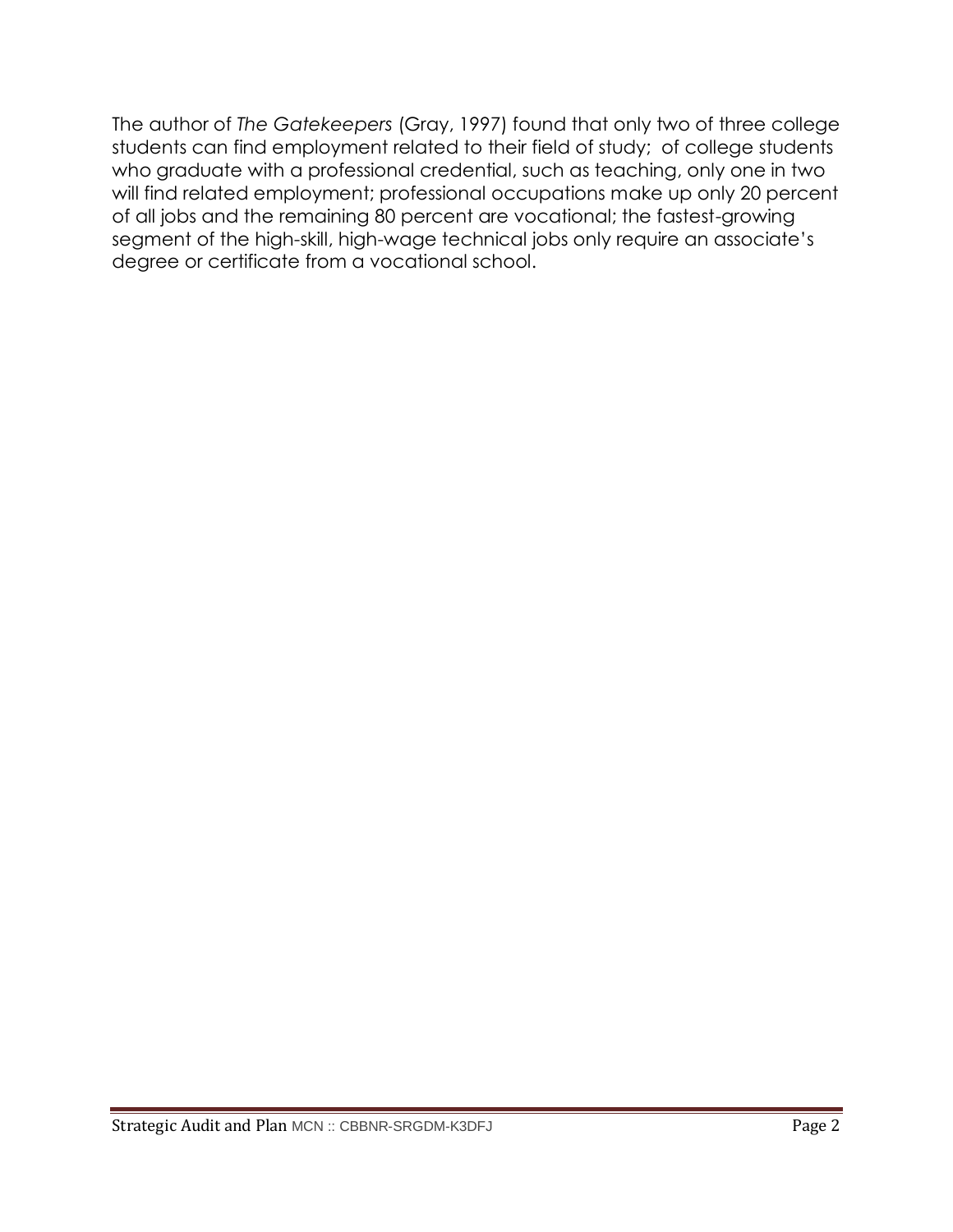#### **Overview of Need**

- A strategic plan and goals to aid in recruiting students
- A marketing plan to jumpstart branding and recognition
- A strategy that embraces a competitive advantage

#### **Competitive Advantage**

Among an organization's first strategic steps is to have a vision for the company and develop a strategy around the vision. Next, the organization should execute or implement and assess. At the heart of the vision is a competitive advantage that requires AdSum to enroll students, build the brand, and compete on costs and value. If an organization cannot compete on costs then it must look at value, quality, and excellent customer service to gain customers.

#### **External Environment Analysis**

These external influences can have indirect and direct effects on the business. AdSum would be affected by all of these environments as follows:

- 1. Changing Economy. The United States is in a jobless recovery (Washington, 2012). AdSum's allied health certifications can only be positive for the student, as allied health occupations are in demand and are one of a few occupations requiring direct contact with customers. Projections from the Bureau of Labor Statistics indicate that careers in the health professions will continue to represent a vibrant part of the economy (Dynamics of the Educational Landscape, 2013). During bad economic times, it is not unusual for attendance to increase as workers return to school for retraining and the lack of jobs encourage the unemployed to change careers.
- 2. Changing Demographics. Census stats show that between 2000 and 2010 the population of children nine years old and younger decreased ("baby bust") due to fewer babies being conceived. Chicago alone lost 1/5 of its young residents (Turner, 2013). The trend seems to encompass most of the United States. See chart below from the U.S. Census.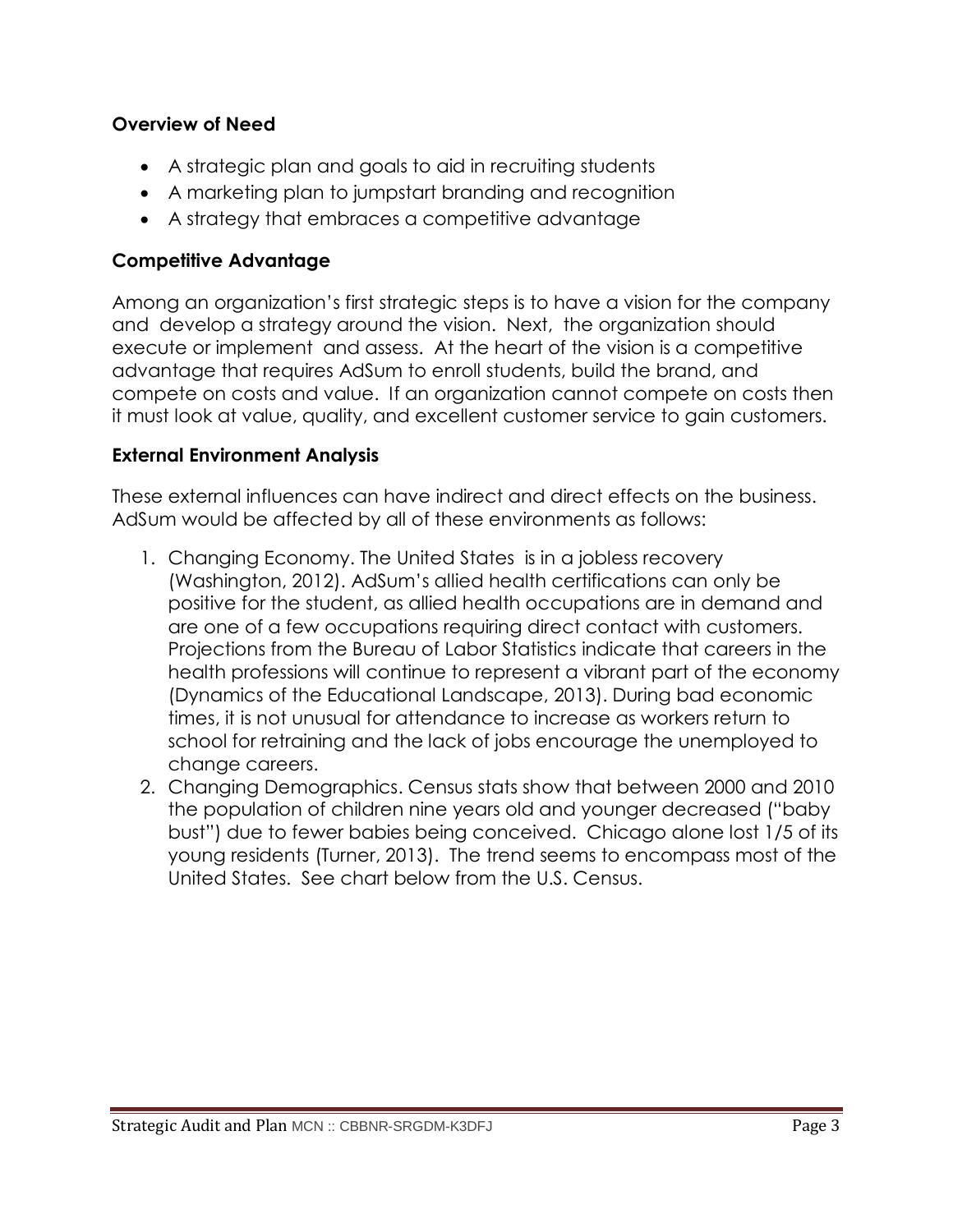

The effect is that secondary schools will have fewer students to fill seats. This works both for and against AdSum's future. If AdSum intends to grow in the next 10 years, the pool of students will be fewer; however, if it can sustain itself with small online classes and enhanced curriculum, there will be little effect.

- 3. Competition. As with all business owners, Yin Kean must stay updated on the industry and ask herself,
	- a. What is the long-range viability of the for-profit school sector? (Admin, 2011)
	- b. What is the strategy of the competition?
	- c. Does the competition compete on quality, cost, speed or service?
	- d. What does the competition do better than anyone else?
	- e. Who are the competitors' primary customers and how do they recruit? (Admin, 2011)
- 4. Government, Regulations and Politics. 2012 saw Senatorial attacks against for-profit schools for their high lending rate and low graduate rate. No single for-profit technical school or university was spared.
- 5. Accreditation organizations. Students comparing schools will seek out accredited schools and AdSum has certification through IHBE.
- 6. Broad focus vs. narrow focus. One way that a start-up can best compete is to have a narrow focus, explained by Michael Porter as a niche strategy. It means the company narrows its competitive focus onto lowcost strategies. It may be the only way for the organization to compete. (Porter, 1996) However, this strategy can be disastrous as the start-up may dissuade customers who may feel low-cost means low quality. The organization must convince customers that they have a quality product at a low-price.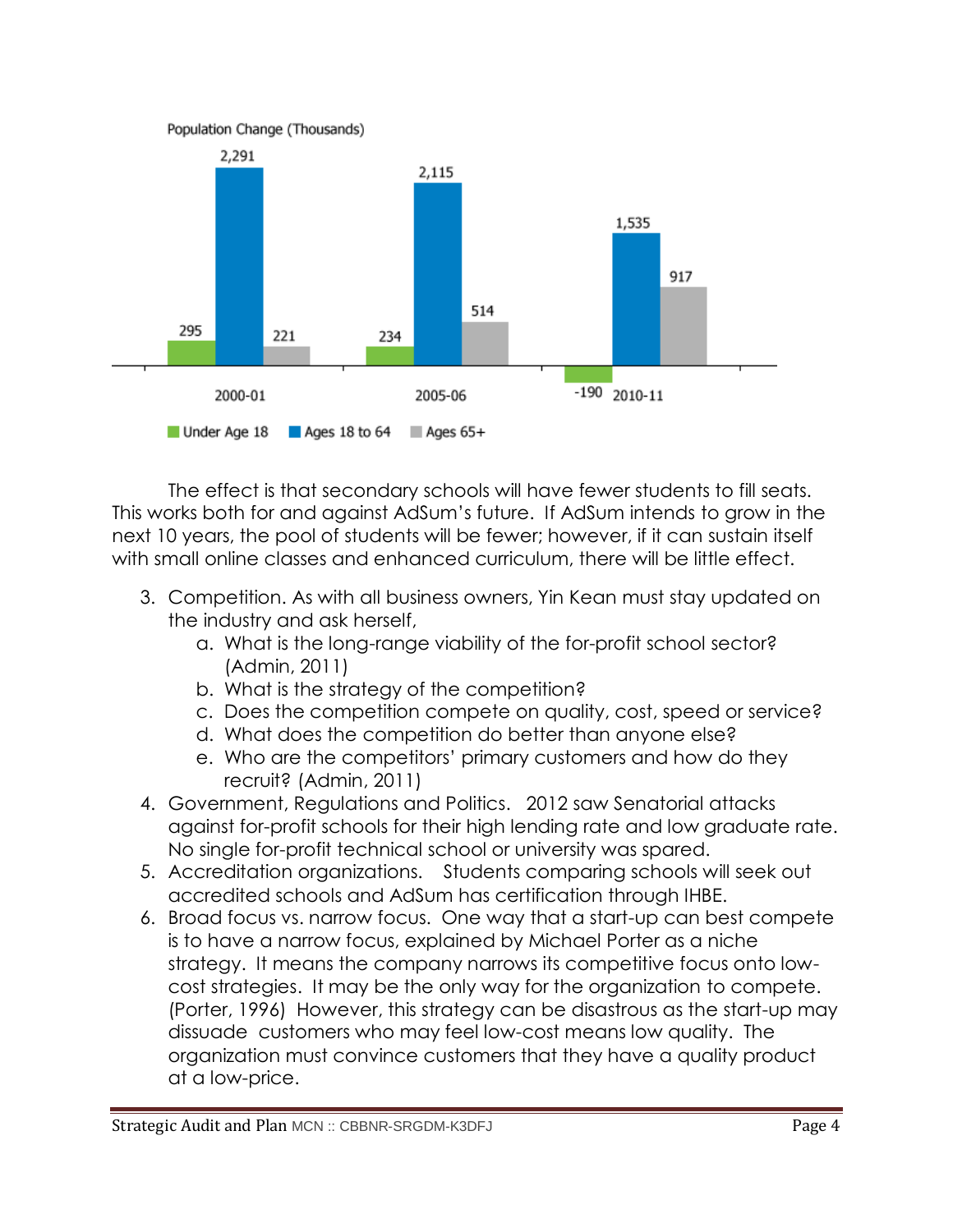Internal environmental influences that may affect the business would be management-related, finances, and capable instructors. Internal environment is the extent to which resources, and the ability to deploy them, will generate and sustain competitive advantage. These include company culture, company structure, resources, and competencies (Internal Environment of Business, n.d.).

## **Direct competitors**

There are many competitors operating online training schools and programs. These range from accredited universities that offer degree and certification in allied health to smaller training schools. The following is a list of wholly online allied health training schools.

| School                                                 | Programs & classes          |
|--------------------------------------------------------|-----------------------------|
| <b>Allied Health Institute</b>                         | <b>Medical Assistant</b>    |
| http://www.alliedhealthinstitute.edu/                  | Programs                    |
|                                                        |                             |
| <b>American Allied Health</b>                          | Medical coding and billing, |
| http://www.americanalliedhealth.com/certifications.php | medical assistant, et al.   |
| <b>Ultimate Medical Academy</b>                        | Medical coding and billing, |
| http://www.ultimatemedical.edu/online-learning         | medical assistant, et al.   |

## **Findings**

Through interviews and research, the following are findings for AdSum:

1. Currently AdSum has 7 students, one active class (Medical Coding) and one instructor. Ideally it should have another concurrent class running, a prerequisite class, which would ensure having students for the subsequent semester. In interviews, Professor Kean stated there is a prerequisite class, Medical Terminology, to be taken before the Medical Coding class.

2. Professor Kean plans to expand and offer more certification programs and named a Project Management program (PMP Certification).

- 3. AdSum has flexibility to grow.
- 4. Professor Kean is supporting students with loans in an effort to attract students and get them certified.
- 5. The ESL portion of AdSum, by Professor Kean's admission, is not working and she had zero interest from overseas students.

#### **Recommendations**

#### **Marketing**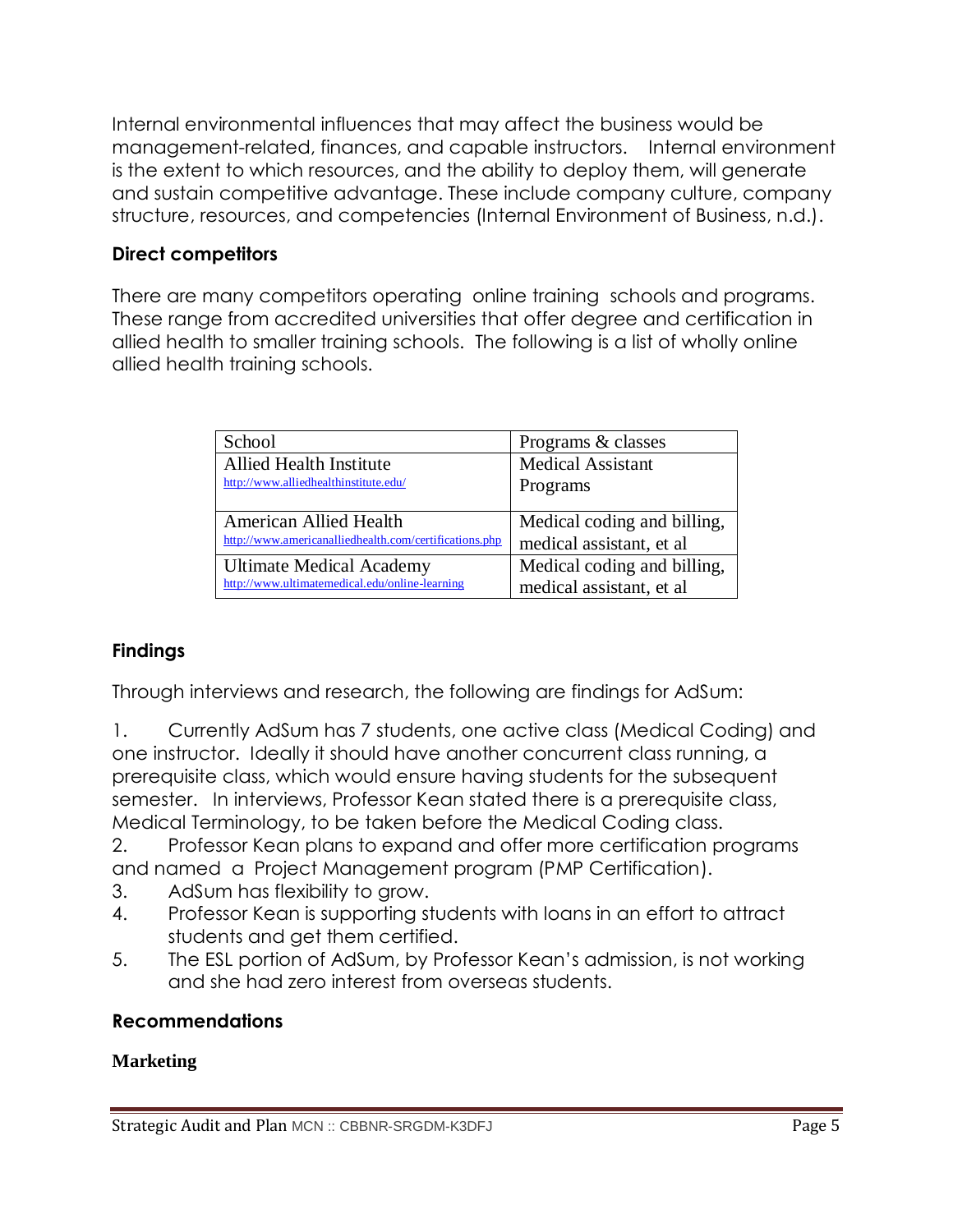This section will concentrate solely on a marketing strategy and will make recommendations related to the website, the use of social media, and how to generate buzz for the school. Most of the marketing suggestions are derived from Hubspot's [4 Enrollment Marketing Tips For Vocational Schools](http://blog.hubspot.com/blog/tabid/6307/bid/7246/4-Enrollment-Marketing-Tips-For-Vocational-Schools.aspx) (Weinhaus, 2012).

 **Blog.** Blogs are used more and more by education institutions and departments. For example, City Colleges of Chicago has several blogs, one written by the Provost, one written by the Vice President of Academic Affairs, and a faculty voice blog. Chicago State University has a faculty voice blog (see image below). By using keywords to optimize search, Hubspot estimates a blog should drive 100 unique visitors and 3 leads each week.



- **Start a YouTube channel**. Many schools freely submit full and partial lectures to YouTube as advertising mechanisms. Professor Kean is a seminar speaker and could easily start a channel that features parts of her project management lectures.
- **Websites** are an essential element for any business, in any industry, whether big or small. However, websites must convey the organization's purpose and goals clearly and communicate in such a way that people are attracted to it and want to explore it more. It is highly recommended that Professor Kean redesign the website in these ways:
	- o Design the website to be more intuitive and interactive.
	- o Write a stronger vision and mission statement using strong keywords. Compare the current AdSum mission statement to one that is much stronger and straightforward: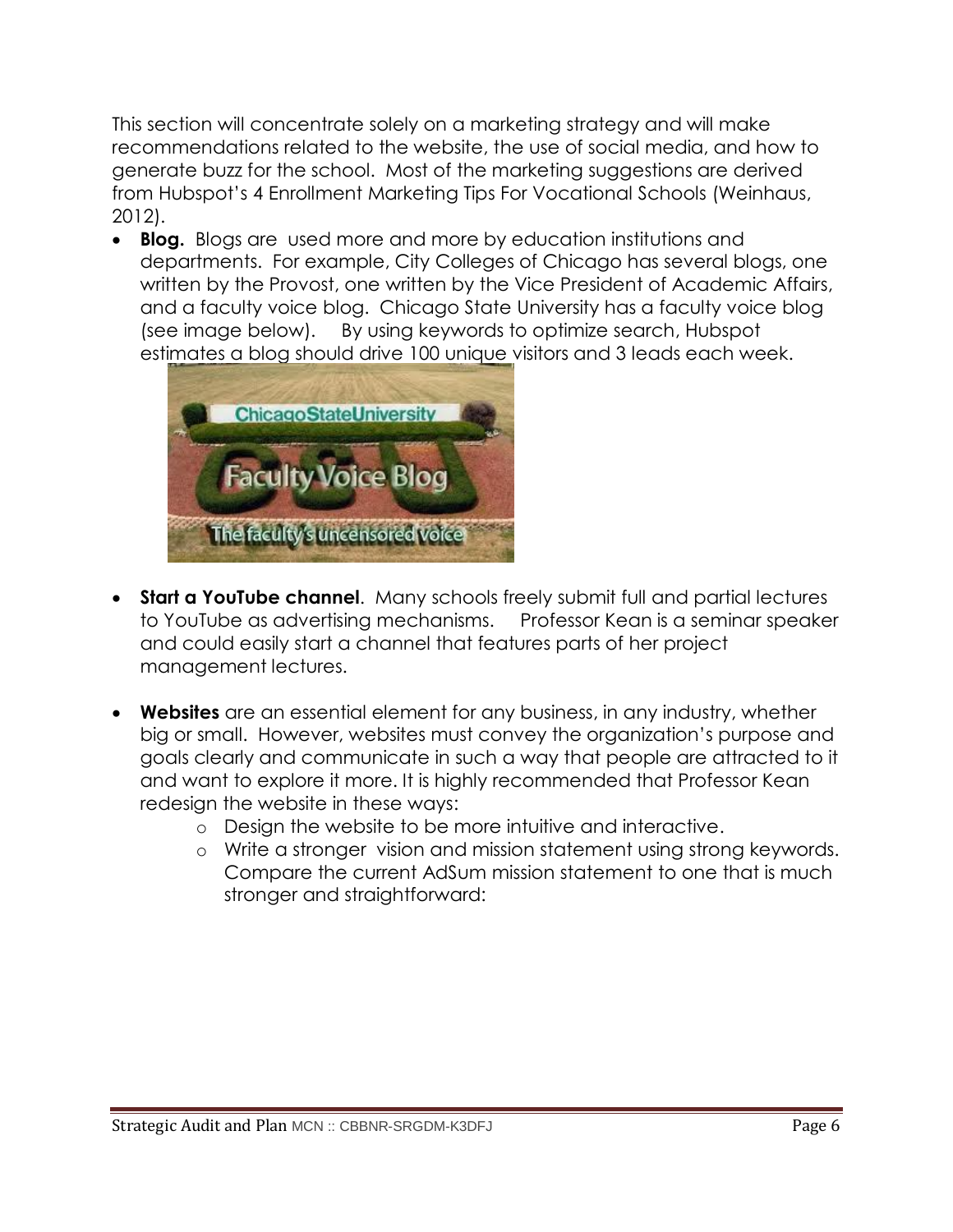| O                                                |                                             |
|--------------------------------------------------|---------------------------------------------|
| <b>Adsum's Mission statement</b>                 | AdSum trains and prepares a digital learner |
|                                                  | for a successful career and professional    |
|                                                  | advancement.                                |
| <b>Allied Health Institute Mission statement</b> | Mission                                     |
|                                                  | Our mission is to provide educational       |
|                                                  | opportunities to ensure equal access to     |
|                                                  | qualified students regardless of            |
|                                                  | geographic area and socio-economic          |
|                                                  | background. Allied Health Institute is      |
|                                                  | committed to assisting in meeting the       |
|                                                  | educational needs of communities by         |
|                                                  | reaching out to dedicated students. We      |
|                                                  | seek to provide students with the           |
|                                                  | opportunity to acquire viable skills to     |
|                                                  | rapidly enter the workforce.                |

To simplify, AdSum may want to combine the mission and vision statement as one solid statement, rather than separate the two.

Vision and mission statements are often combined. Some 'Vision' statements may actually be mission statements, that is, statements of how rather than of what the school seeks to achieve or to be (Example Vision Statement, n.d.).

o Personalize the website with images of people. Compare the current AdSum home page to one that is more personalized.



The Argosy University website has stark colors and a student face that spatially takes up about ½ of the home page. The name "Argosy University" is in big, bold letters. Argosy's home page uses single words to describe the school environment – "Tradition" "Passion" "Excellence". Consider placing testimonials on the home page. Does the name AdSum have meaning and if so, it should be spelled out. A Google search gives the translation in Latin as *I am present*.

Strategic Audit and Plan MCN :: CBBNR-SRGDM-K3DFJ Page 7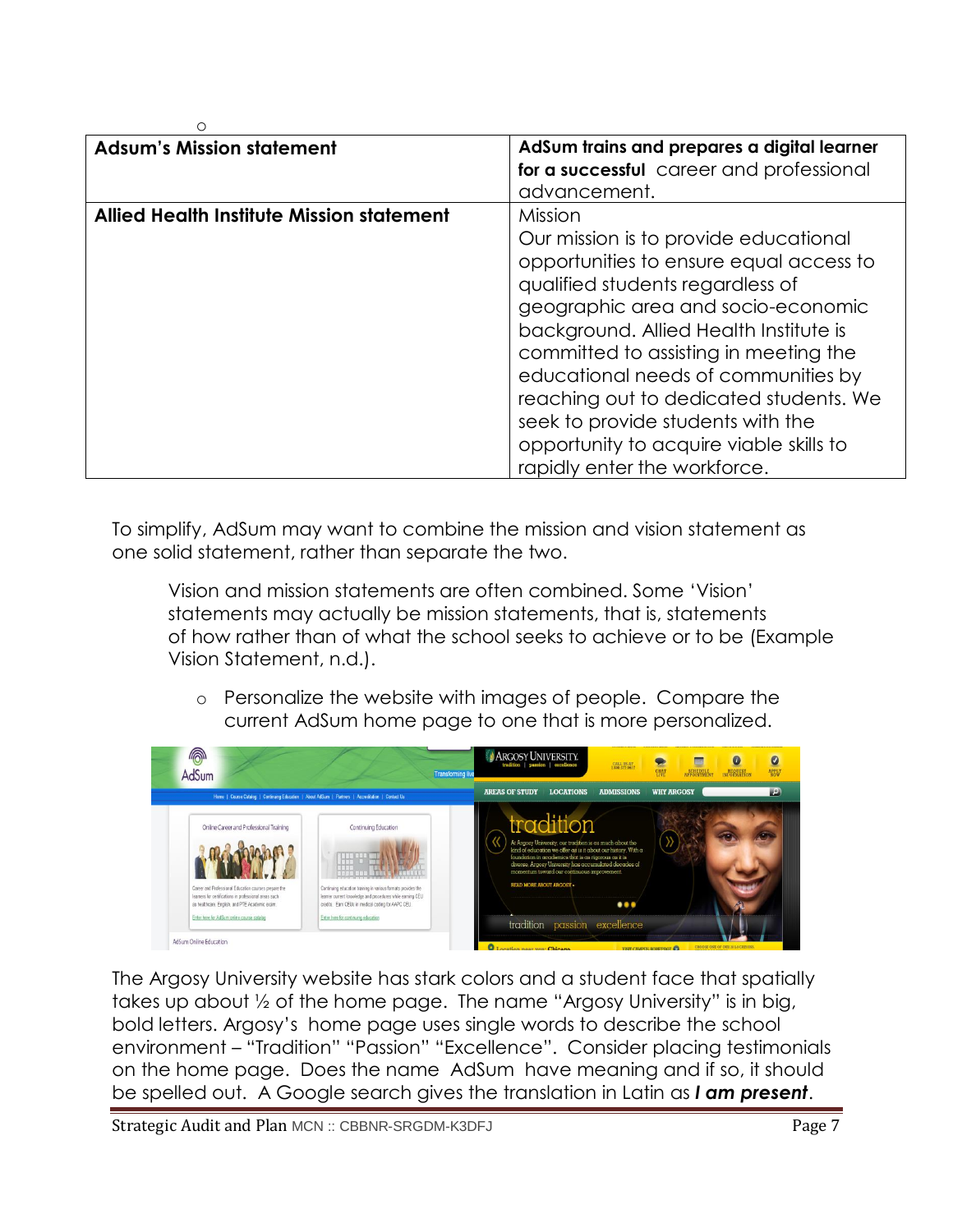o A strong Call to Action. Hubspot recommends that the site have a call-to-action for response on the home page. See example below. There is a lot of information about AdSum's programs but nothing asking for the application.

| <b>HOW TO APPLY</b>                                                                         |                                                                                                                                                                                                                                                                                                                                                                                         |  |
|---------------------------------------------------------------------------------------------|-----------------------------------------------------------------------------------------------------------------------------------------------------------------------------------------------------------------------------------------------------------------------------------------------------------------------------------------------------------------------------------------|--|
| <b>INQUIRE</b>                                                                              |                                                                                                                                                                                                                                                                                                                                                                                         |  |
| <b>ATTEND AN INFORMATION</b><br><b>MEETING</b>                                              |                                                                                                                                                                                                                                                                                                                                                                                         |  |
| <b>APPLY ONLINE</b>                                                                         |                                                                                                                                                                                                                                                                                                                                                                                         |  |
| <b>HELPELH RESOURCES</b>                                                                    | Fully Accredited Undergraduate,  > Admissions > Graduate Admissions > How to Apply                                                                                                                                                                                                                                                                                                      |  |
| <b>FINANCIAL AID</b>                                                                        |                                                                                                                                                                                                                                                                                                                                                                                         |  |
| <b>CAREER SERVICES HOME</b>                                                                 | <b>How to Apply</b>                                                                                                                                                                                                                                                                                                                                                                     |  |
|                                                                                             | The following steps provide the information you need to apply to one of our graduate<br>programs, Graduate programs include:                                                                                                                                                                                                                                                            |  |
|                                                                                             | <b>Master's degrees</b><br>Cendentials<br>Certificates                                                                                                                                                                                                                                                                                                                                  |  |
| <b>GET STARTED</b><br><b>APPLY ONLINE</b>                                                   | <b>Late State Call to Action</b><br>searching our graduate programs<br>For prospects ready to move into<br>action                                                                                                                                                                                                                                                                       |  |
| <b>Attend an Upcoming</b><br><b>INFORMATION</b><br>MEETING<br>Find us on<br><b>Facebook</b> | program.<br><b>Introductory Call to Action</b><br>For prospects who are in the investigative<br>mctor.<br>stage<br>ase contact the Visalia Center<br>missions Office for Fresno.<br>If you are unsure which program is right for you, contact the center that is closest to<br>you and schedule a meeting with the graduate program representative:<br>Bakersfield<br>Visalia<br>Fresno |  |

AdSum has an awkward way to explain the registration process. There is a YouTube icon at the bottom. The icon is rather small and can be overlooked. If one clicks on that link, they are taken through another site, to another link before making it to the desired destination. This is too many steps and will lose the viewer. The social media icons should be repositioned to the side of the screen (left or right) and images made bigger to be noticed.

| AdSumedu <b>D</b> Subscribe<br>AdSum<br><b>Browse videos</b>                                                                                                                                                                                                                                                                                                                                                                        |                               |
|-------------------------------------------------------------------------------------------------------------------------------------------------------------------------------------------------------------------------------------------------------------------------------------------------------------------------------------------------------------------------------------------------------------------------------------|-------------------------------|
| Feed<br>Uploads<br>Comments                                                                                                                                                                                                                                                                                                                                                                                                         | View                          |
| $\frac{1}{2}$<br>Ad Sumedu uploaded a video 1 year ago<br>Vanishers and the<br><b>COLOR</b><br><b>Rendered Park on Link Card at</b><br>6 Pillon<br>The contract of the contract of the<br>$rac{1}{2}$<br>The property and the state for the state conduc-<br>泪<br>a formato dop informations.<br>E<br><b>Literature</b><br>÷<br>÷<br><b>COLLEGE</b><br><b>STATE AVENUE</b><br><b>A</b> men<br>雲<br>æ<br><b>Sales R</b><br>-<br>2:12 | registration.wmv<br>108 views |

- **Embed a "subscription alert"** widget so potential and current students can be alerted to school information
- **FAQs.** Include a link on the home page titled "FAQs" (frequently asked questions) that would assist with answering questions before the student contacts the school.
- **Start** an AdSum LinkedIn alumni channel.
- **Use local newspapers**. If student(s) has an unusual life story to tell, have them featured in a newspaper (i.e., Chicago Tribune, Chicago Reader, Skyline, or the student's local newspaper).

The Course catalog is online at <http://adsumedu.com/index.php/course-catalog>. It takes several clicks and three tabs to find the program and costs. There are a wide range of classes and certifications offered, but instead of making the course catalog web-based, it may be more alluring if it were a downloadable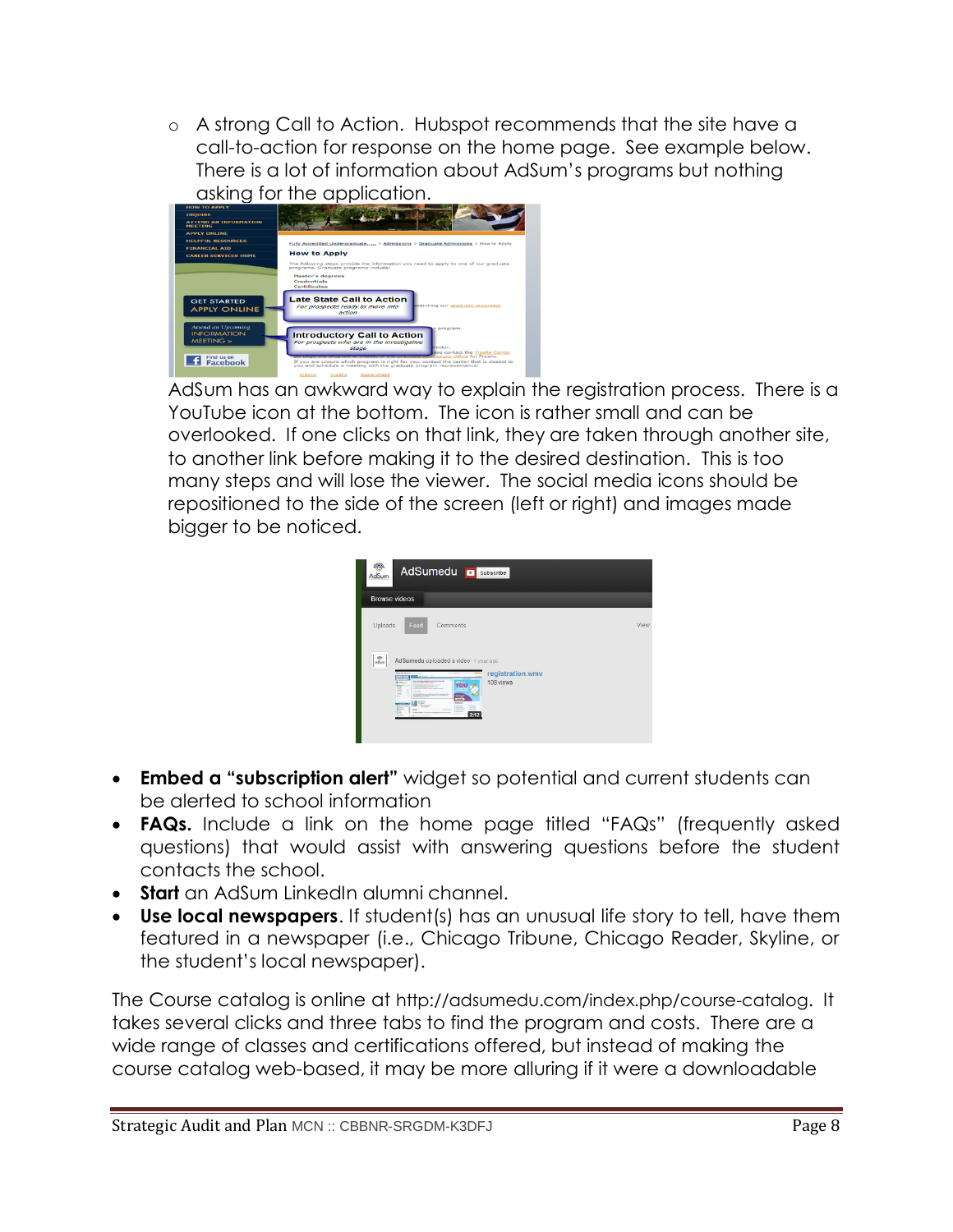PDF document or a sophisticated catalog like this one from World Education University. <http://www.theweu.com/catalog/>

#### **Funding**

Yin Kean funds students and is seeking private lenders. In the meantime, she should investigate ways to generate revenue to offset operating costs.

There are several ways the organization can earn revenues. The students need to buy textbooks and instructional materials. The professor can embed a Google Books and/or Amazon link to the site for click-through revenues. If the student buys the book, the professor gets a residual. There are several videos at YouTube that explain these simple revenue-generators:

- 1. Adwords at YouTube: http://www.youtube.com/watch?v=MH1iAmv3Z1o
- 2. Adsense at YouTube: [http://www.youtube.com/watch?v=Y\\_w9GT8oTSU](http://www.youtube.com/watch?v=Y_w9GT8oTSU)
- 3. Adsense at YouTube: <http://www.youtube.com/watch?v=qPceds0lXlU>
- 4. Amazon Associates at YouTube: [http://www.youtube.com/watch?v=4oYXJ-](http://www.youtube.com/watch?v=4oYXJ-CG6ig)[CG6ig](http://www.youtube.com/watch?v=4oYXJ-CG6ig)

However, embedding advertising links in the home page is risky since it may be a turnoff for students and dilute the credibility of the school, except if the link is to textbooks. Professor Kean can write instructional materials and sell them to the student(s). In addition to selling instructional materials, Prof. Kean can videotape and submit a professional lecture series for sale at Udemy.com, one of many education video sites that shares revenues with instructors. Partnerships should include a means by which Prof. Kean can receive revenues. She currently has two partners, World Book and Pearson Education, but no means of receiving residuals from those partnerships, such as click-through advertisements.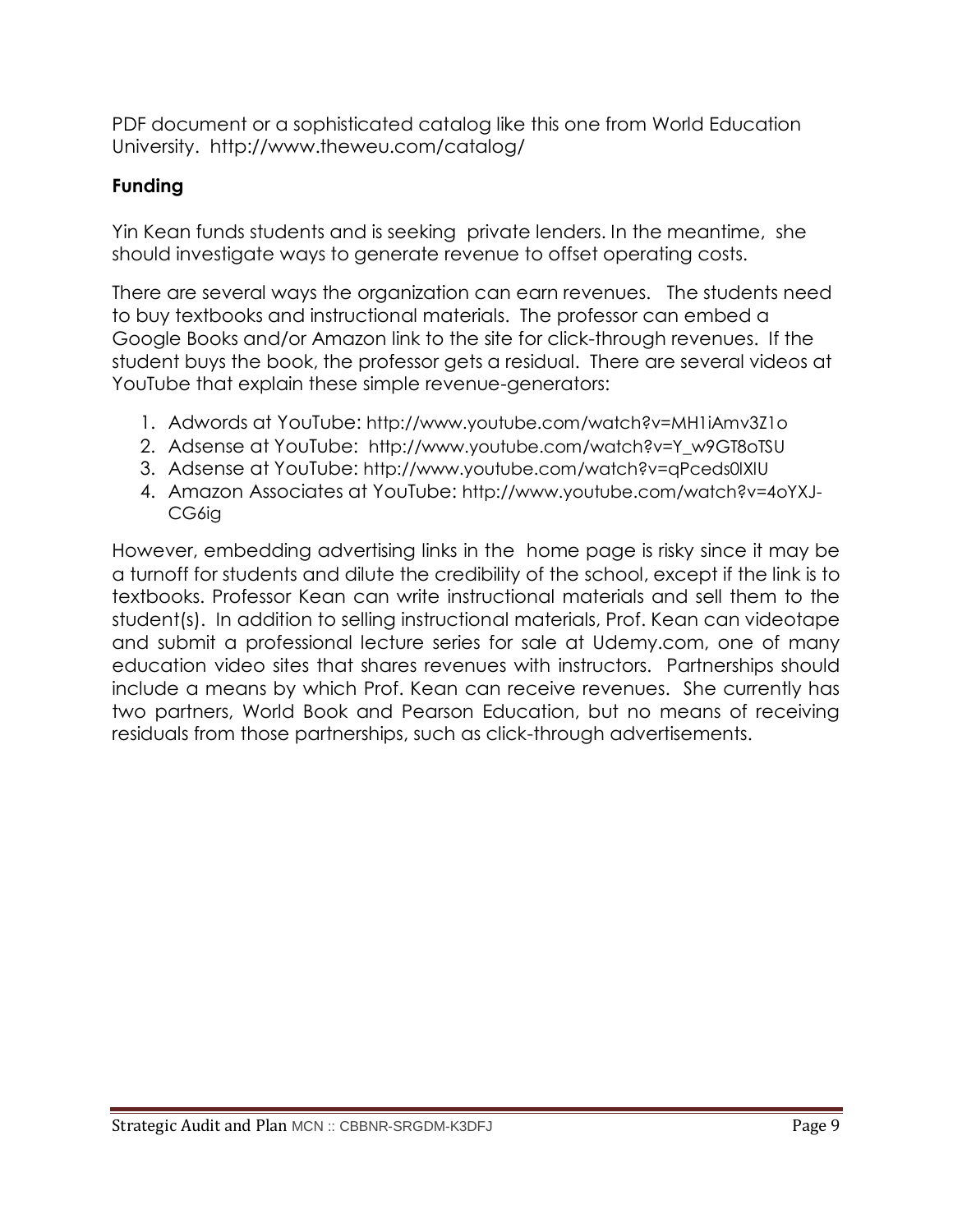### **Staffing**

It is strongly recommended that Professor Kean consider hiring a part-time intern whose sole task would be social media communications. The intern would be responsible for creating "buzz" for AdSum through Twitter, Facebook, and other social media, updating and maintaining the media, responding to requests and other social media related tasks.

#### **Recruiting**

Professor Kean expressed a desire to recruit current and past military personnel as students. Here are ways she may consider to ramp-up recruiting,

Outsource the recruiting efforts to companies with expertise in recruiting, such as All Campus <http://www.allcampus.com/>.

Contract with a telemarketer to recruit from home.

Rent vendor space at Job Fairs for Veterans. Several job fairs are offered in Chicagoland each year and calendars can be found at Military.com and Hiring Our Heroes websites.

Finally, upon student certification, AdSum should send by email or mail an exit interview evaluating what worked and did not work for the student.

#### **Next Steps and Conclusion**

Based on what I understand about this company and the industry sector, these are my conclusions. The most pressing strategic issue facing AdSum is increasing and sustaining enrollment. An organization must probe and answer these questions**:**

- What is the organization trying to achieve?
- Where is the organization at?
- Where does it want to go?

AdSum meeting future and emerging needs will be crucial as the for-profit sector is rapidly changing due to government investigation and regulations and continued scrutiny with pressure to insure gainful-employment for graduates and decrease student loans through tuition containment. The Department of Education reports that college student enrollment at for-profit schools dropped .2% and overall (enrollment) dropped 2.8% in 2011 (Korn, 2012). Recently, brand name universities, such as Devry and University of Phoenix, have changed their tactics for recruiting and admissions. Both have lost students and are closing hundreds of campuses, thereby rethinking strategy for admissions and marketing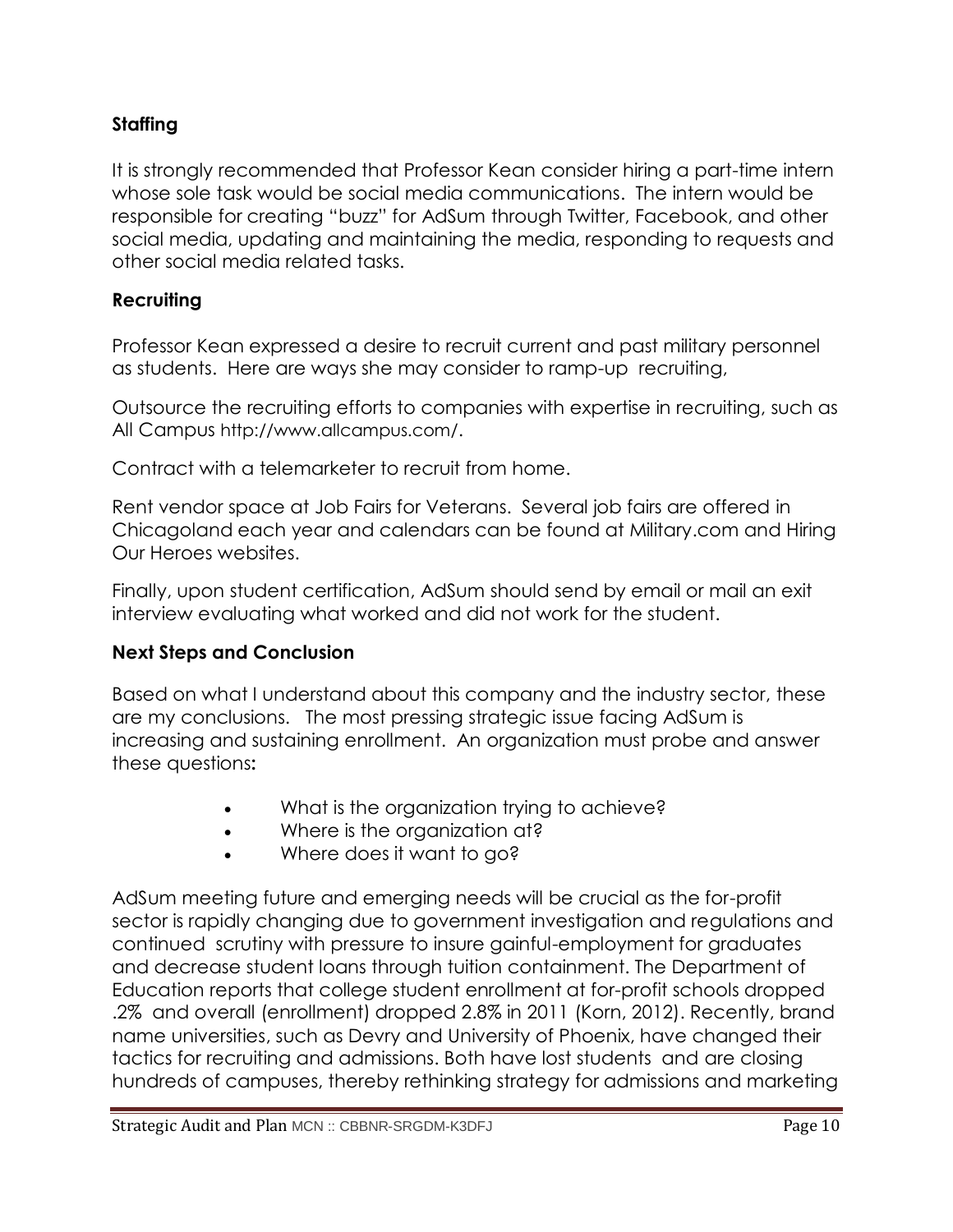(Korn, 2012) partially due to students not wanting to take out loans with no guarantees. Thus, the organizations are concentrating on academically strong and employed students.

The owner should look for partnerships with non-profit and profit training schools that do not have allied health classes. If the owner could find a non-profit jobs training school (i.e. Job Corps), AdSum could receive fees for offering online classes. The owner should aggressively recruit military personnel since they get tuition reimbursements for training. The owner should invest in technology tools that assist with admitting students and rapidly responding to requests.

AdSum should consider differentiating itself from similar online schools by offering career services**.** 

Prof. Kean must analyze its internal and external environments and determine,

- How and how much she wants to grow and at what pace?
- What financing will support the growth?
- What staffing needs will support its credibility and reputation?